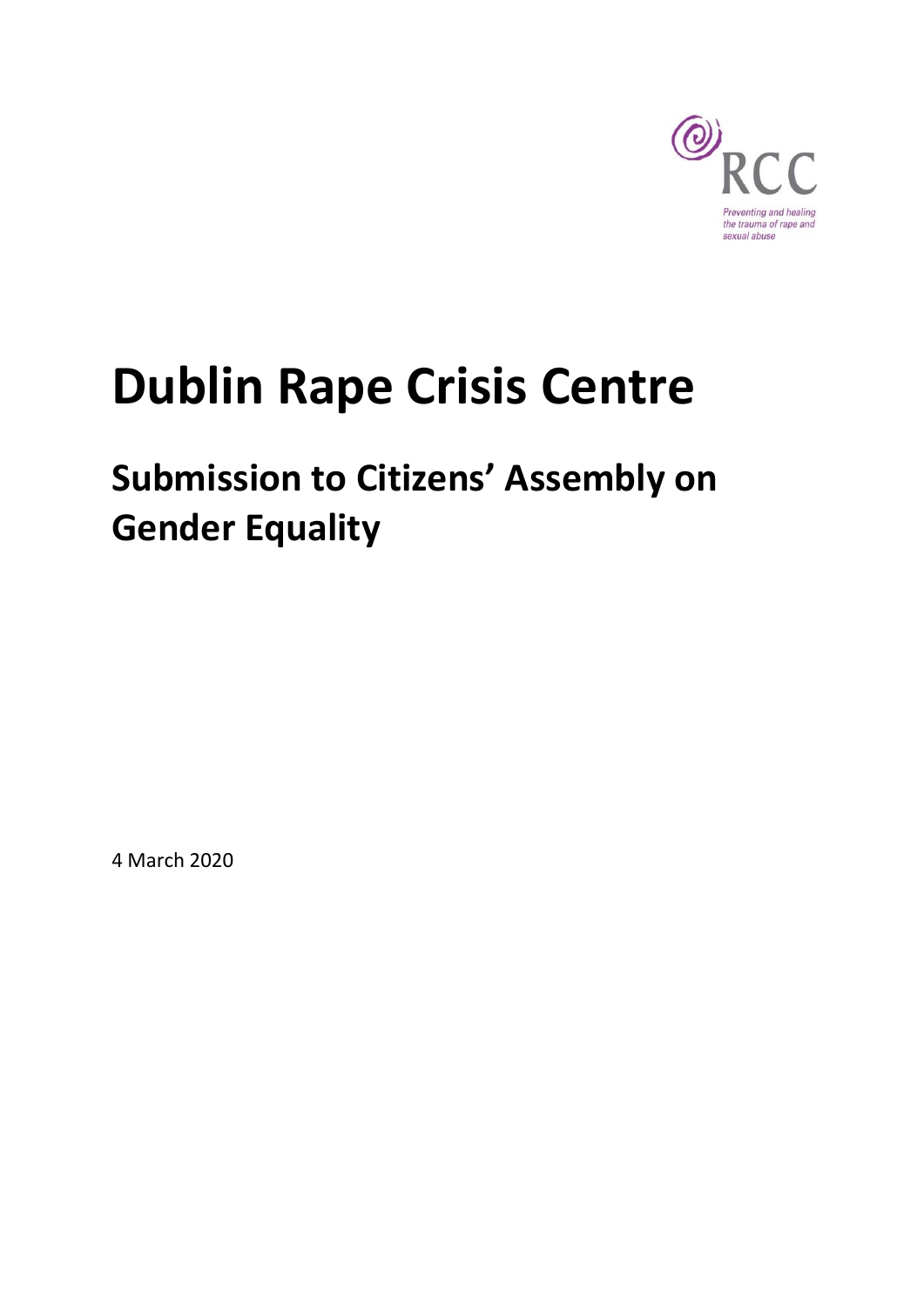

# **About Dublin Rape Crisis Centre**

**\_\_\_\_\_\_\_\_\_\_\_\_\_\_\_\_\_\_\_\_\_\_\_\_\_\_\_\_\_\_\_\_\_**

The Dublin Rape Crisis Centre (DRCC) aims to prevent the harm and heal the trauma of all forms of sexual violence in Ireland. The DRCC has been at the forefront of the Irish response to sexual violence for more than 40 years. Our mission is now more important than ever with demand for our services reaching record levels in 2018. These services include:

- Running the National 24-Hour Helpline;
- One-to-one counselling and support;
- Accompaniment services for those reporting to An Garda Síochána or attending court; and
- Outreach services, training, awareness-raising, advocacy and policy analysis.

Through our work in the DRCC, we see first-hand the life-long consequences of the trauma and harm caused by sexual violence of all kinds. These serious consequences negatively impact health, families, relationships, social well-being, education and work.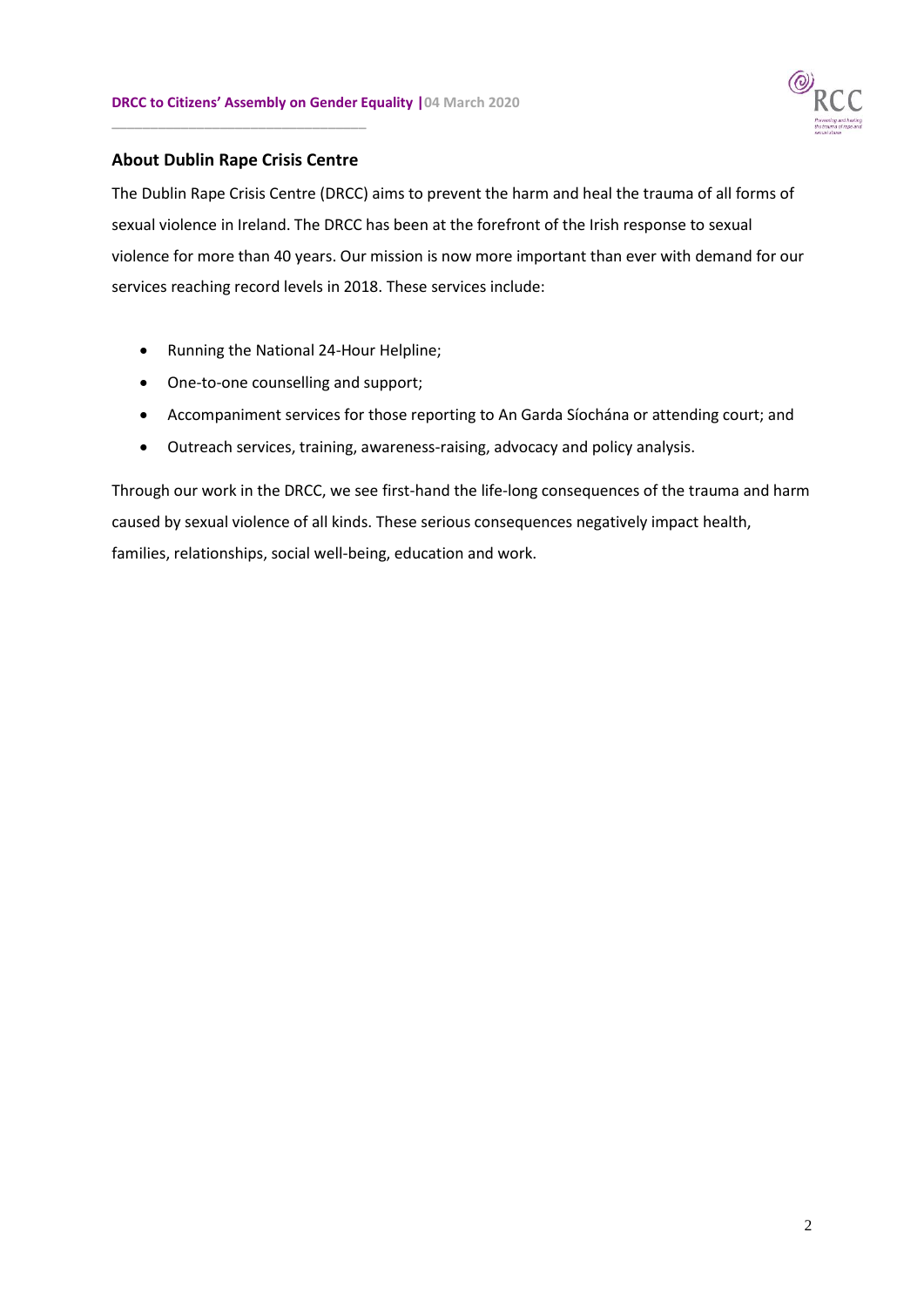**\_\_\_\_\_\_\_\_\_\_\_\_\_\_\_\_\_\_\_\_\_\_\_\_\_\_\_\_\_\_\_\_\_**



#### **Why is sexual violence an issue of gender inequality?**

Sexual violence is a form of gender-based violence which targets individuals or groups on the basis of their gender. Harmful gender stereotypes and roles imposed on us from birth and ingrained in us throughout our lives mean that we are not always equal in relationships and/or in sexual relations. We must address why a power imbalance between people can result in acts of sexual violence. Personal safety and respect, both inside and outside the home, is essential to ensure a person's full and effective participation in all areas of life. The importance of all sexual activity being consensual and equal cannot be underestimated for a person.

While sexual violence impacts all genders, it primarily affects women and it has a disproportionate impact on women. In 2018, as in previous years, about 80% of those who contacted the National 24- Hour Helpline run by our centre were women. About 90% of those who availed of our therapeutic services were women. Thus, while sexual violence is no respecter of gender and while the power imbalance in relationships can impact on all genders, the impact of sexual violence on women as a gender is disproportionate to their representation in the population.

# **What is DRCC asking for?**

- That the prevention and tackling of the epidemic of sexual violence in Ireland be named as an area of priority for government;
- That a clear, comprehensive line of responsibility to government, with appropriate resources and powers be established;
- That victims of sexual violence have adequate and timely access to the services that they need in the health and justice systems;
- That comprehensive, trauma-informed training is provided to all personnel involved in providing frontline services to victims of domestic, sexual and gender based violence;
- That an office of Digital Safety Commissioner be established, and that legislation is enacted to criminalise online harmful communications;
- That an integrated courts welfare system be established with appropriate facilities and wraparound services for victims of sexual violence; and
- That the recommendations of the National Council for Curriculum Assessment relating to comprehensive sexual health education be implemented without delay.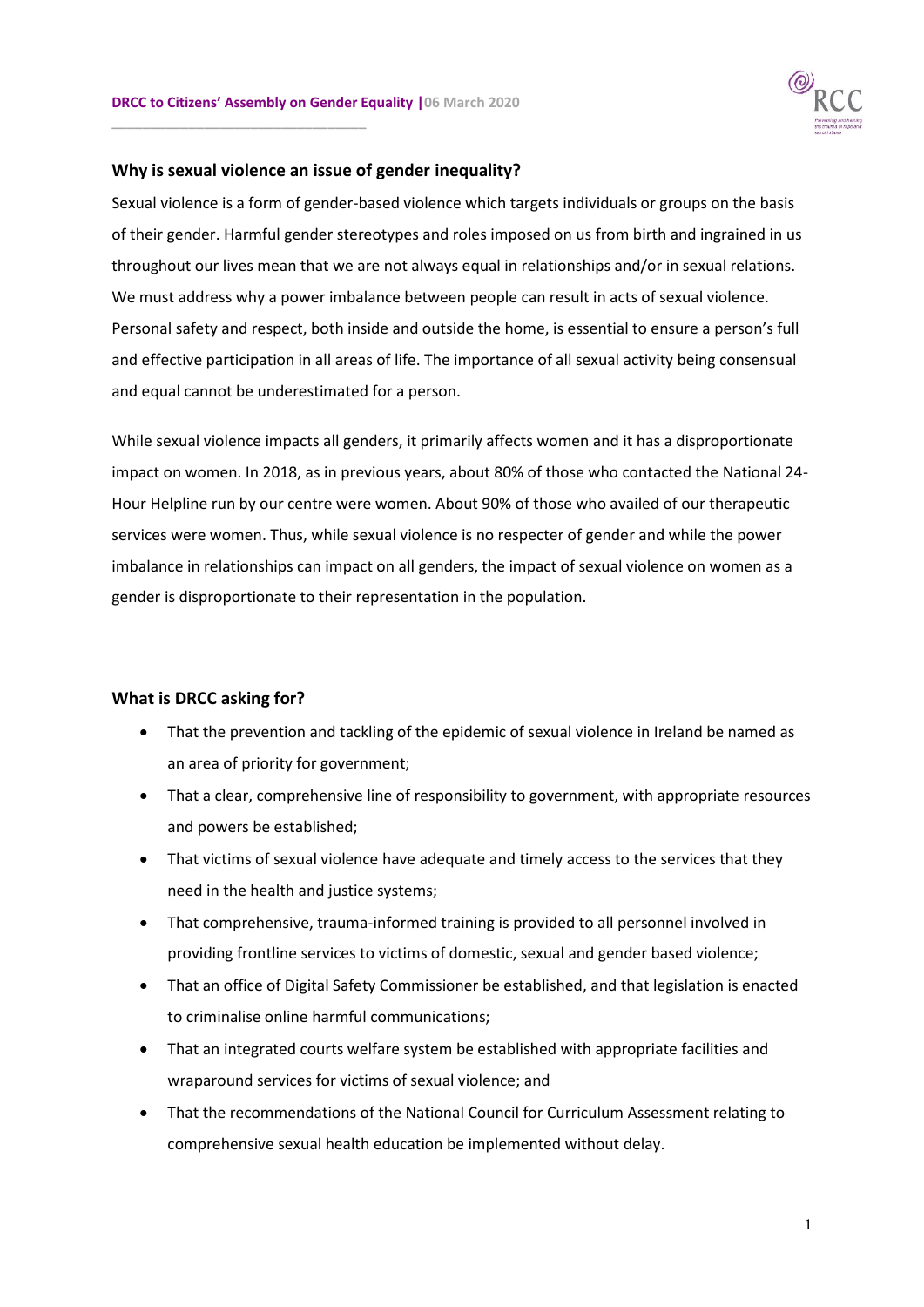

# **Understanding sexual violence**

**\_\_\_\_\_\_\_\_\_\_\_\_\_\_\_\_\_\_\_\_\_\_\_\_\_\_\_\_\_\_\_\_\_**

Sexual violence can take many forms. It can be online or offline. It includes not only rape and attempted rape, but also sexual abuse, sexual exploitation and trafficking, forced marriage, female genital mutilation and sexual harassment. It can be part of domestic or other violence.

The last SAVI Report in Ireland in 2002 stated that 42% of women and 28% of men experienced some form of sexual abuse/assault in their lifetime.<sup>1</sup> Demands for DRCC's services reached record levels in 2018, with more than 13,300 contacts received by our helpline. With 2,771 sexual offences being reported in 2018, we believe that the prevalence of sexual violence is very much currently underestimated.<sup>2</sup> There is a need for comprehensive, robust and disaggregated data on all forms of gender-based violence in Ireland so that the true extent of the problem can be fully understood.

# **Online sexual violence**

Online gender-based sexual violence is real and can have profoundly negative effects on a person. This more recent type of sexual violence is already proving to be quite prevalent, particularly towards young women.<sup>3</sup> Online sexual violence includes:

- Non-consensual sharing of intimate images and videos (also known as revenge porn);
- Online exploitation, coercion and threats;
- Online sexual harassment;
- Sextortion: and
- Unwanted online sexual conduct.

A commonly accepted definition of this form of violence must be acknowledged and a strategy to deal with online sexual violence must be implemented. We ask for the establishment of a Digital Safety Commissioner, adequate investigation and prosecution of online crime and implementation of model legislation already prepared by the Law Reform Commission to deal with harmful communications.<sup>4</sup> Several countries worldwide have enacted laws that prosecute perpetrators of revenge porn in recent years.<sup>5</sup>

-

<sup>&</sup>lt;sup>1</sup>Hannah McGee, Rebecca Garavan, Mairéad de Barra, Joanne Byrne and Ronán Conroy, 'The SAVI Report' (The Liffey Press 2002).

<sup>2</sup> Central Statistics Office, Recorded Crime Victims 2018.

<sup>&</sup>lt;sup>3</sup> According to a 2018 European Parliament Report, 1 in 5 young women in the EU have experienced online sexual harassment [http://www.europarl.europa.eu/RegData/etudes/STUD/2018/604979/IPOL\\_STU\(2018\)604979\\_EN.pdf](http://www.europarl.europa.eu/RegData/etudes/STUD/2018/604979/IPOL_STU(2018)604979_EN.pdf) <sup>4</sup> Law Reform Commission, 'Report on Harmful Communications and Digital Safety'

<https://www.lawreform.ie/news/report-on-harmful-communications-and-digital-safety.683.html> <sup>5</sup> The Centre for Internet and Society, 'Revenge Porn Laws Across the World' [https://cis-india.org/internet](https://cis-india.org/internet-governance/blog/revenge-porn-laws-across-the-world)[governance/blog/revenge-porn-laws-across-the-world](https://cis-india.org/internet-governance/blog/revenge-porn-laws-across-the-world)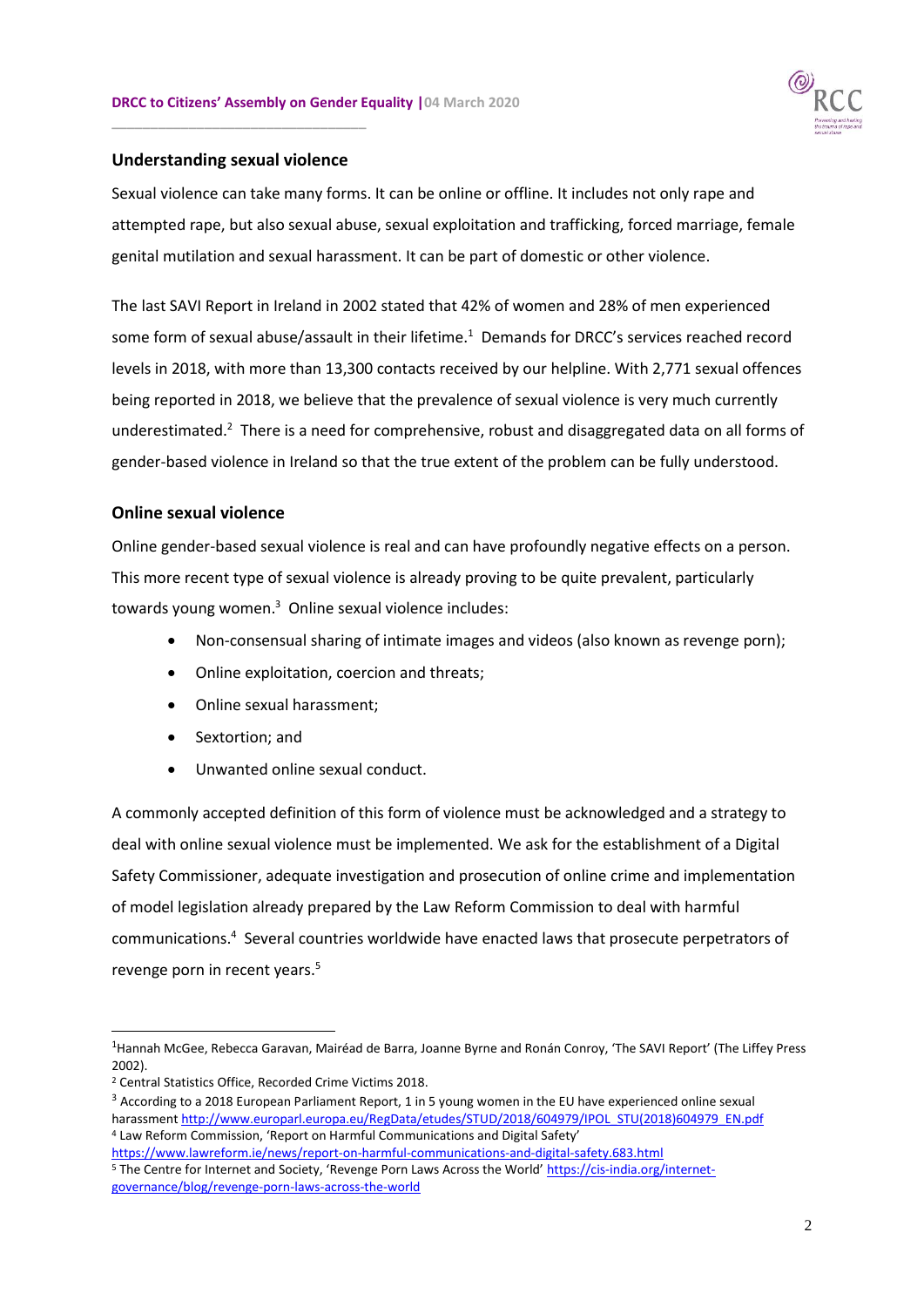

#### **Effects of sexual violence**

**\_\_\_\_\_\_\_\_\_\_\_\_\_\_\_\_\_\_\_\_\_\_\_\_\_\_\_\_\_\_\_\_\_**

Sexual violence can bring about effects such as lowered self-esteem, trauma and other mental health issues. As well as psychological effects, sexual violence can negatively affect a person's economic situation. Research indicates that a victim of sexual violence may experience a decreased income over their life.<sup>6</sup> Sexual violence can disrupt employment for various reasons. In an analysis of Victim Impact Statements of rape trials between 2000 and 2005 in Ireland, the following economic issues were mentioned:<sup>7</sup>

- o Time Off Work just over 25% of cases
- o Moved Away just over 21% of cases
- o Economic Loss almost 17% cases
- o Lost Job 9% of cases

-

The cost of mental healthcare and other medical care, as well as the cost of loss of quality of life means that victims, who are mainly women, are often unable to fully realise economic equality when their basic safety and well-being, both inside and outside their homes, is not guaranteed. Sexual violence can cause major disruptions to a person's career trajectory, including those in politics and leadership. The recent phenomenon of online sexual violence can have a particularly negative effect on women entering politics due to a more violent rhetoric often being used when discussing female political candidates. Recent examples in Ireland, the United Kingdom and in the United States show how online sexual violence such as rape threats and the effects that these threats can have on women taking part in political life.<sup>8, 9, 10</sup>

When the individual impact on each victim of sexual violence is combined, we can see the wider social impact of sexual violence and how it can result in an unequal society.

<sup>6</sup> Rebecca M. Loya, 'Rape as an Economic Crime: The Impact of Sexual Violence on Survivors' Employment and Economic Well-Being', (2015) 30(16) Journal of Interpersonal Violence 2793.

 $<sup>7</sup>$  Rape Crisis Network Ireland, 'Rape and Justice in Ireland' (The Liffey Press 2010).</sup>

<sup>8</sup> Maggie Astor, 'For Female Candidates, Harassment and Threats Come Every Day', The New York Times <https://www.nytimes.com/2018/08/24/us/politics/women-harassment-elections.html> <sup>9</sup> Dimitri O'Donnell, 'Abuse, threats lead to women quitting UK politics', RTE News <https://www.rte.ie/news/uk/2019/1109/1089721-uk-election-female-candidates/>

<sup>10</sup> Sunday with Miriam interview with Fianna Fail's Lisa Chambers, Fine Gael's Regina Doherty, Labour's Jan O'Sullivan & Independent Katherine Zappone on February 16<sup>th</sup> 2020. Listen at 21mins: [https://www.rte.ie/radio1/sunday-with](https://www.rte.ie/radio1/sunday-with-miriam/programmes/2020/0216/1115631-sunday-with-miriam-sunday-16-february-2020/?clipid=103329983)[miriam/programmes/2020/0216/1115631-sunday-with-miriam-sunday-16-february-2020/?clipid=103329983](https://www.rte.ie/radio1/sunday-with-miriam/programmes/2020/0216/1115631-sunday-with-miriam-sunday-16-february-2020/?clipid=103329983) & [https://www.irishtimes.com/news/politics/life-as-a-female-td-if-i-had-a-euro-for-every-time-i-ve-been-called-the-c-word-](https://www.irishtimes.com/news/politics/life-as-a-female-td-if-i-had-a-euro-for-every-time-i-ve-been-called-the-c-word-1.4175498)[1.4175498](https://www.irishtimes.com/news/politics/life-as-a-female-td-if-i-had-a-euro-for-every-time-i-ve-been-called-the-c-word-1.4175498)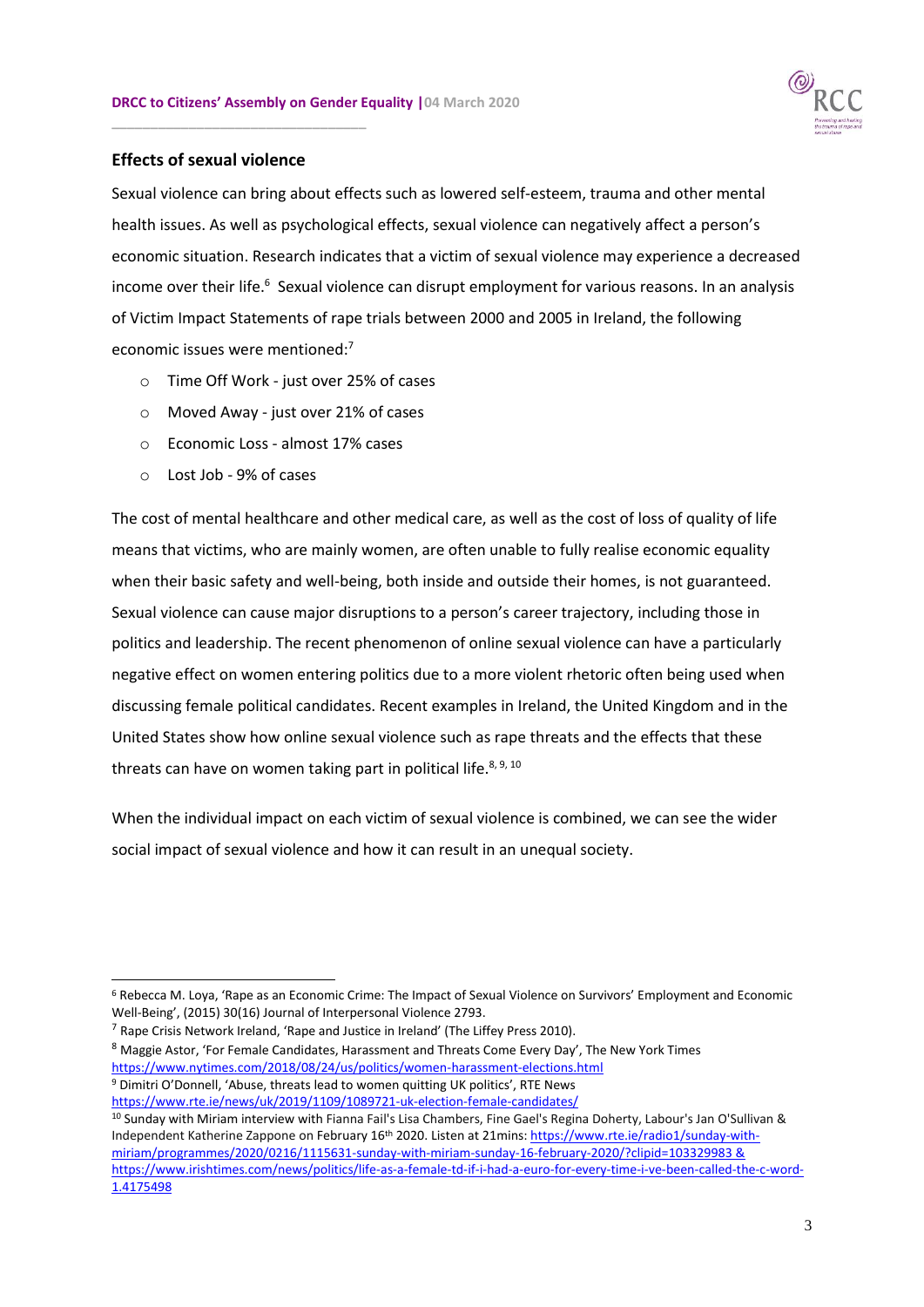

#### **The treatment of cases of sexual violence**

**\_\_\_\_\_\_\_\_\_\_\_\_\_\_\_\_\_\_\_\_\_\_\_\_\_\_\_\_\_\_\_\_\_**

Harmful stereotypes of victims and of perpetrators of sexual violence can lead to biases and inequality in our justice system and in our society. These stereotypes can affect anyone from those in decision-making positions (legal, judicial, law enforcement) to those in the general population.

The credibility and reputation of the complainant in a sexual offences case is regularly the main focus of the defence of an accused person. Thus, harmful stereotypes about how a person looked or dressed can influence how an investigation and trial proceeds. This in turn means that victims of sexual violence may be reluctant to access appropriate remedies in our legal and justice system.<sup>11</sup>

Both within the justice system and in wider society, the victim of sexual violence is often blamed for what happened to them. This leads to a real reluctance to report offenders. Sexual offence reporting rates are notoriously low. These cases have a very high rate of drop-off after reporting, occurring at many different stages in the criminal justice system.

This impacts on our whole society, including permitting those who carry out the abuse to continue free from sanction or accountability.

The impact of the trauma of sexual violence on victims is not well understood. It can affect victims differently, and not necessarily how we would expect it to. It is a real harm which can damage a person to their core and impede their capacity to live a full life.

We ask that comprehensive, trauma-informed training is provided to all personnel involved in providing frontline services to victims of Domestic, Sexual Gender-based Violence, including medical personnel, legal personnel, educators and social workers. There is also an urgent need for ongoing awareness raising for our society more generally.

We ask that an integrated courts welfare system is established with appropriate facilities and wraparound services for victims of sexual violence.

In addition, we cannot ignore the reality that young people are growing up in an increasingly complex world when it comes to sexual behaviour and relationships. Many are receiving appropriate support at home and in schools to equip them to the best extent possible to cope with those complexities. However, many are not.

1

<sup>&</sup>lt;sup>11</sup> Law Reform Commission, 'Knowledge or Belief concerning Consent in Rape Law' (2019) pgs. 7-16. [https://www.lawreform.ie/\\_fileupload/Reports/LRC%20122-](https://www.lawreform.ie/_fileupload/Reports/LRC%20122-2019%20Knowledge%20or%20Belief%20Concerning%20Consent%20in%20Rape%20Law.pdf) [2019%20Knowledge%20or%20Belief%20Concerning%20Consent%20in%20Rape%20Law.pdf](https://www.lawreform.ie/_fileupload/Reports/LRC%20122-2019%20Knowledge%20or%20Belief%20Concerning%20Consent%20in%20Rape%20Law.pdf)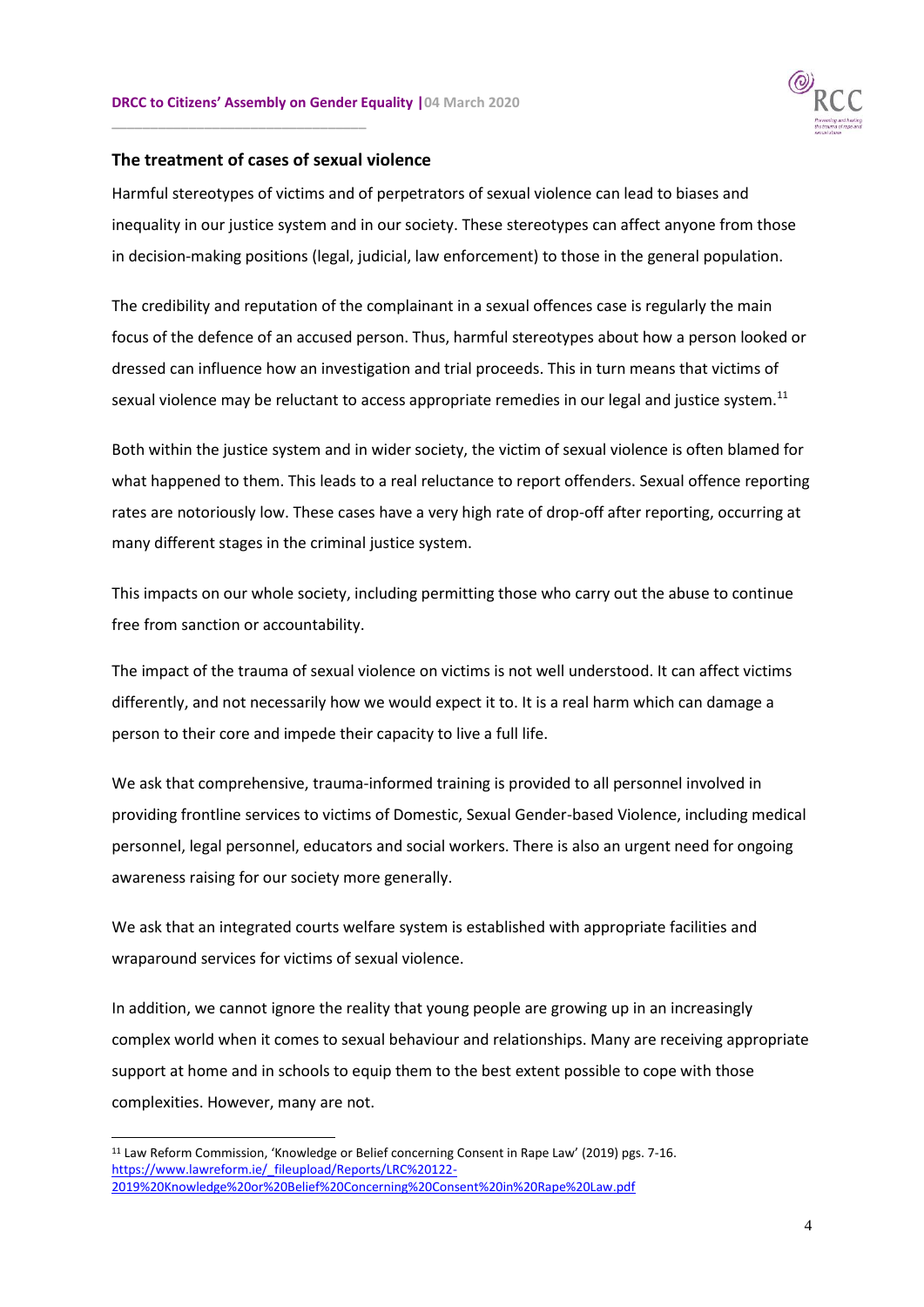**\_\_\_\_\_\_\_\_\_\_\_\_\_\_\_\_\_\_\_\_\_\_\_\_\_\_\_\_\_\_\_\_\_**



The National Council for Curriculum Assessment (NCCA) has recently published recommendations recognising the need to update the now 21 year old programme around sexuality education and consent.<sup>12</sup> Children and young people have a right to information and education on basic matters that affect their physical, mental and emotional development and well-being.

We ask that the government fully implements the NCCA recommendations to ensure there is no delay in providing young people with comprehensive sexual health education to give them the tools they need to make decisions that can impact their health and well-being for the rest of their lives.

# **For information**

-

We end with a reminder for anyone who may be interested that our telephone counsellors are available for information, support and confidential non-judgmental listening on the 24-Hour Freephone National Helpline at 1800 77 88 88. Further information on the work and services of the Dublin Rape Crisis Centre can be found a[t www.drcc.ie.](http://www.drcc.ie/)

#### *For further information, please contact:*

Noeline Blackwell, CEO Shirley Scott, Policy Manager e-mail: [info@rcc.ie](mailto:info@rcc.ie) Tel: 01-661 4911

<sup>&</sup>lt;sup>12</sup> Report on the Review of Relationships and Sexuality Education (RSE) in Primary and Post-Primary Schools [https://ncca.ie/media/4462/report-on-the-review-of-relationships-and-sexuality-education-rse-in-primary-and-post](https://ncca.ie/media/4462/report-on-the-review-of-relationships-and-sexuality-education-rse-in-primary-and-post-primary-school.pdf)[primary-school.pdf](https://ncca.ie/media/4462/report-on-the-review-of-relationships-and-sexuality-education-rse-in-primary-and-post-primary-school.pdf)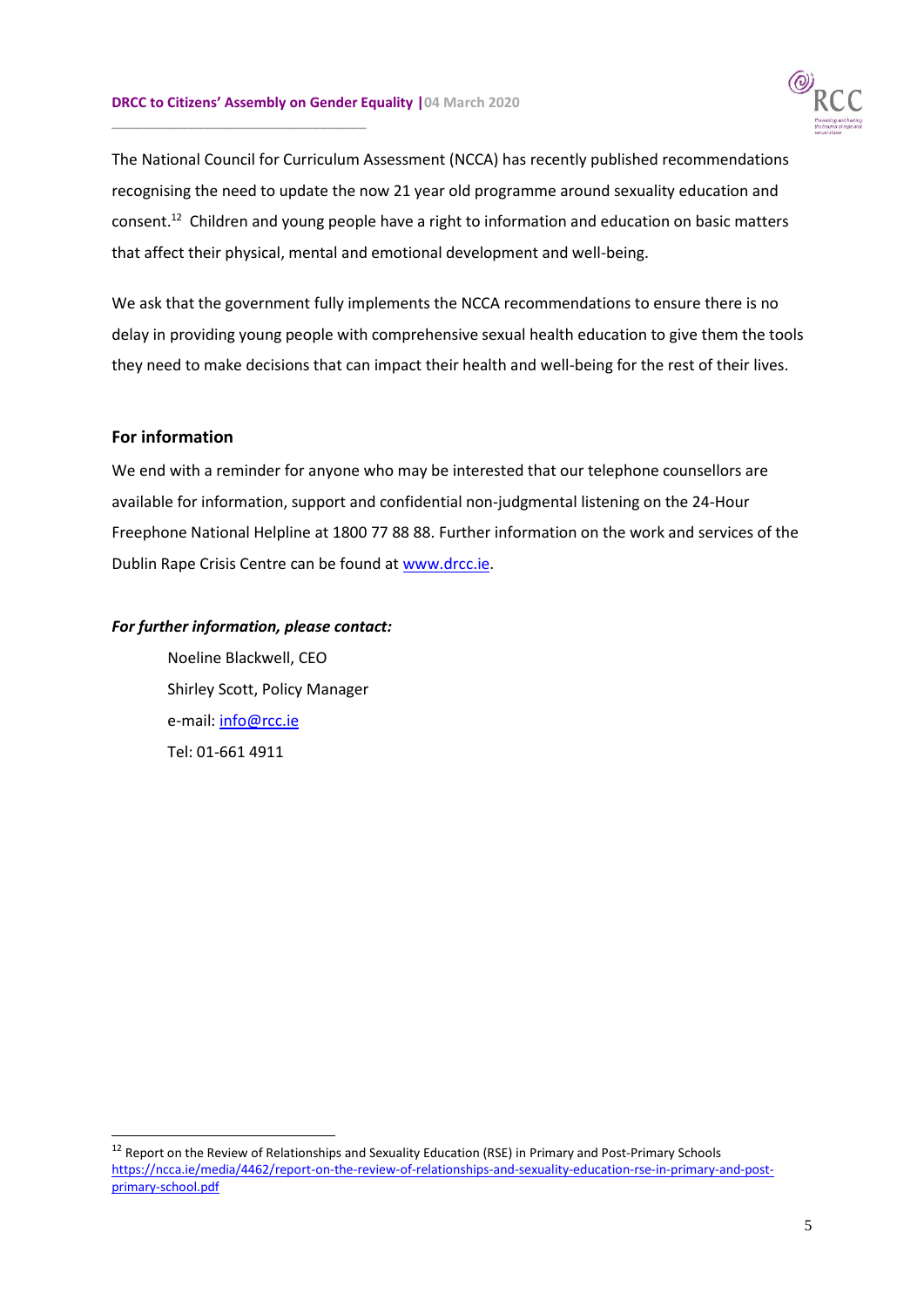

# **Appendix: Case Studies**

**\_\_\_\_\_\_\_\_\_\_\_\_\_\_\_\_\_\_\_\_\_\_\_\_\_\_\_\_\_\_\_\_\_**

Our therapists, telephone staff and volunteers are very experienced in the specialised work of dealing with victims of sexual violence, with many of them having over a decade of experience. There are 15 other Rape Crisis Centres around the country, each working in a particular geographical area. Due to the size of the capital city, we are undoubtedly the biggest centre. We also have nationwide reach because we run the National 24-Hour Helpline.

*Below is an amalgam of experiences from women and men accessing our services who are victims of sexual violence.*

#### **Intimate Partner Violence**

A 26-year-old woman contacts the National 24-Hr Helpline. Her opening words are "maybe I should not even be bothering you with this". The telephone counsellor encourages her to speak a little about what brought her to make the call in the first place. What follows is a snapshot of a young woman's life in the Ireland of 2018. Mum to two young boys, a three-year-old and a 3-month old baby, the second little fella was a bit of a surprise, well more than a bit! The arrival of baby number two means there is no hope of her going back to work; they can hardly pay the rent, let alone afford childcare. She knows they are now eligible for the Working Family Payment but finding the time to sit down and go through the 16-page document is proving very difficult. Her partner will not do it, yet he will not look after the two boys when he comes home from work to let her do it. He gets irritable whenever she mentions their need to apply for extra financial support. For a brief moment, the telephone counsellor wonders if she should refer her on to an agency that could provide more practical support. Her subsequent sentences, however, confirm to the telephone counsellor she is on to one of the two National Helplines that can provide her with help and support.

She talks about how difficult their relationship has become, that it is so centred on money or the lack of it. She feels he blames her for getting pregnant, if they only had the one her mum would have continued to mind their older son and she could be out there working too but her mum says she is not able to mind them both. Their deteriorating financial situation make him angry all the time. There have been a couple of occasions within the last couple of months where she had not been in the humour for making love but felt she should, sure that's just the way it is sometimes between couples isn't it? That rhetorical question hangs there for a moment or two before she goes on to speak about the night he came home, and he forced her to have sex.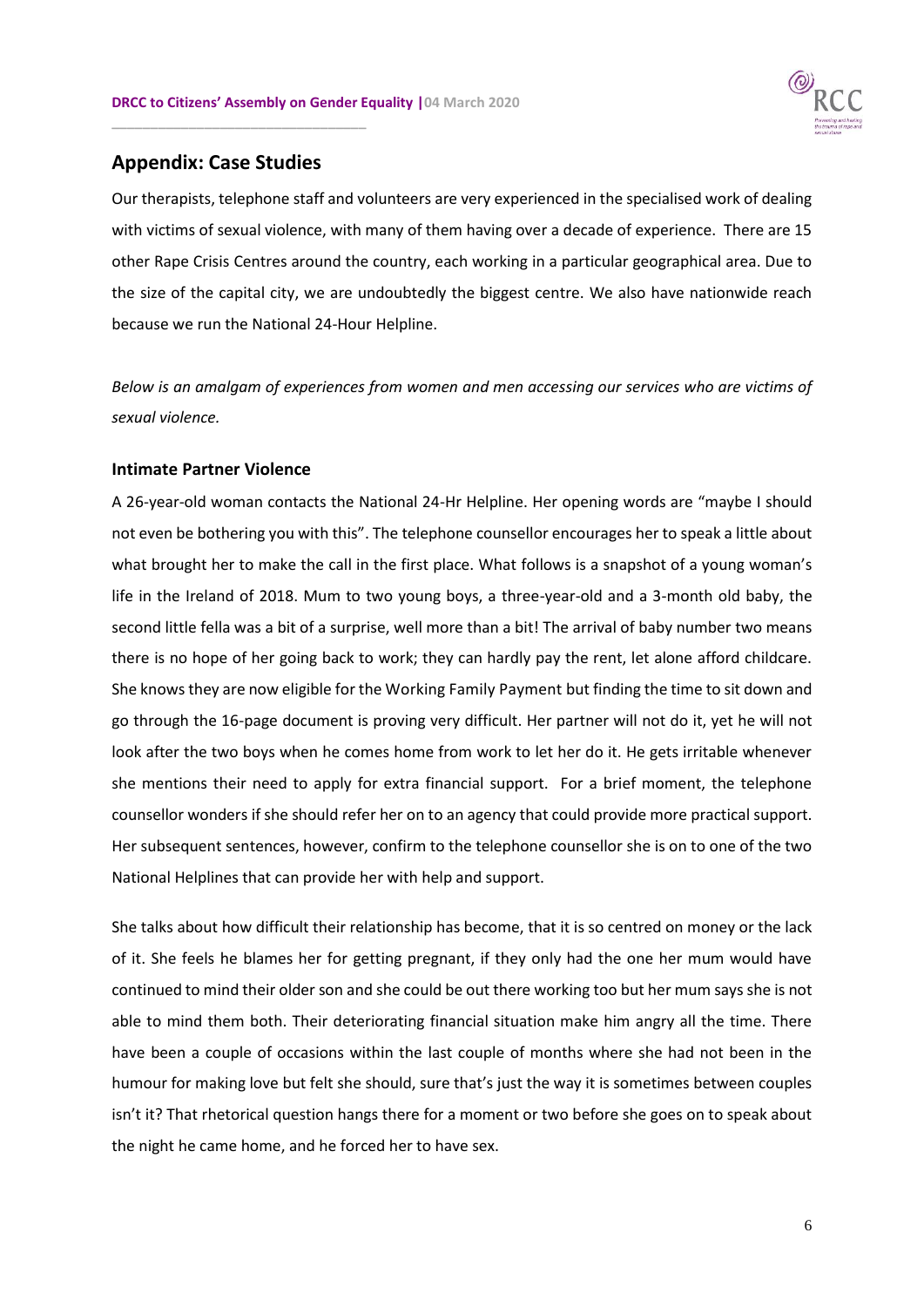**\_\_\_\_\_\_\_\_\_\_\_\_\_\_\_\_\_\_\_\_\_\_\_\_\_\_\_\_\_\_\_\_\_**



She was annoyed with him for being so late home, for being so loud and drunk that he woke the baby and then he had the cheek to want to have sex. Afterwards she just lay there wondering how the man she loved could treat her so despicably no matter how annoyed, angry, or frustrated he was feeling. She could not look or speak to him the next day and when she did, what she wanted to say came out the wrong way. He told her to stop being so hysterical. It was the following day that the bruises around her neck where he tried to strangle her and the bruises and bite marks on her breasts and inside legs were visible. When she tried to speak of what had happened that night, he accused her of being neurotic, sure that's what happens when you want it rough!

As the weeks passed and the evidence of that night came and went, she stopped bringing it up and things went back to the way they were, more or less. Increased financial pressures will undoubtedly affect a person's self-esteem and self-worth. These emotions reverberate into relationships. What happened for this caller was a devastating eruption of her partner's anger, which will have lasting consequences. Her dependence on him reduced her practical options for leaving an abusive and physically unsafe environment, therein exposing her to perhaps another situation of sexual violence. What this woman has in common with 4.5% of the callers to the National 24-Hour Helpline is that in speaking with a telephone counsellor she disclosed that the perpetrator of her abuse was an intimate partner.

#### **Childhood Sexual Abuse**

A 35-year-old woman is receiving counselling in DRCC for past childhood sexual abuse. She has been attending her therapist for almost a year in relation to issues that only surfaced since the death of her uncle, who was the perpetrator of her abuse. The abuse began when she was 14 years of age, when her mother was taken into hospital for a major operation, which required extensive convalescence. With her father in work during the day and her elder siblings away at college, she was packed off to stay with her aunt and uncle so her schooling wouldn't be affected by all the upheaval at home. The abuse occurred during that 5/6-month period she was with them. When she returned home, she never mentioned what happened during her time away. Stays in hospitals due to an eating disorder, selfharm and depression marred the remainder of her teenage years. Her family, especially her siblings thought she was just attention seeking because their mother who was now quite incapacitated by illhealth was no longer able to spoil her the way she had before her illness.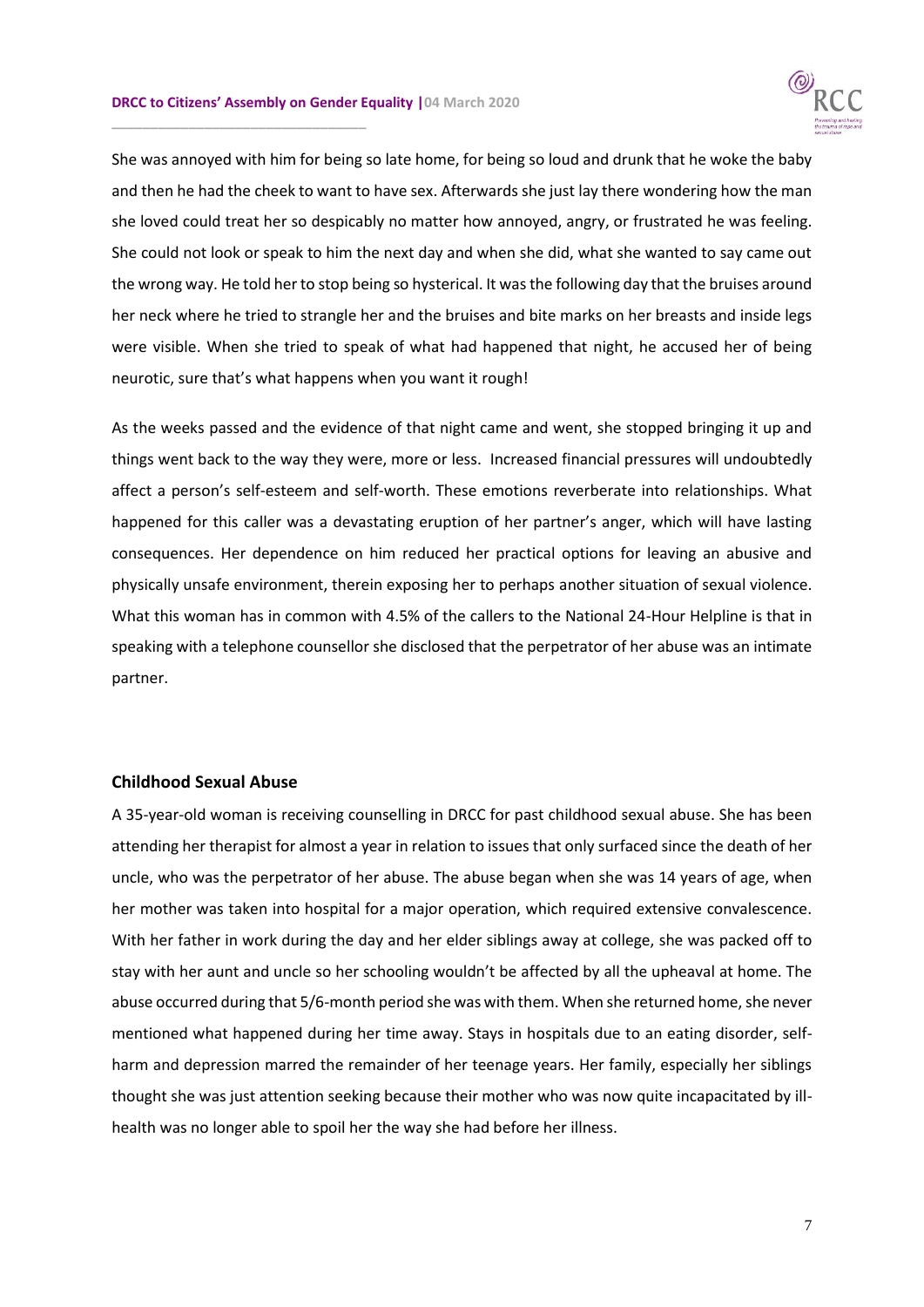**\_\_\_\_\_\_\_\_\_\_\_\_\_\_\_\_\_\_\_\_\_\_\_\_\_\_\_\_\_\_\_\_\_**



Her attendance at school was sporadic and she finished without any real qualifications. Having left home, she drifted from one low paying job to the next. In all that time, she had minimal contact with her family. She found relationships with men very difficult, but a chance encounter with an old school friend provided an introduction to a man she later went on to have a child with. The process of pregnancy and childbirth were particularly challenging for her, triggering her past trauma to resurface. Her silence around her past abuse meant that those caring for her were not aware of her history and so labelled her difficult. No one ever took the time to talk with her, as oppose to talking at her. Motherhood wasn't any easier. It left her feeling anxious a lot of the time about her ability to parent. She raised her daughter while her partner worked. Like many who provide care within the home, she received no income for that work. When her daughter started school, she decided to look for a parttime job. With little or no experience, her choice was limited and further hampered by trying to find a position that fitted it in with her daughter's school hours. Like many victims of childhood sexual abuse, she had spent much of her teenage and adult life suppressing the traumatic details of her abuse, the consequences of which impacted various spheres of her life including lost opportunities for education and employment.

Of the 582 clients seen by DRCC in 2018 almost 40% experienced abuse in their childhood where 21% of the perpetrators were relatives.

#### **Rape**

A 50-year male is out with some work colleagues to celebrate securing a new client contract. His team worked hard, and he felt they deserved to let their hair down and enjoy themselves. He declined their invite to continue partying elsewhere. He let them off, preferring one last drink at the bar while texting his wife to say he'd be leaving soon. He grabbed his coat and phone. He headed for the loo prior to leaving. As he reached the door into the toilets someone bumped against him and before he had an opportunity to turn around, he felt himself being propelled forward into a cubicle. His forehead made contact with the wall. His head hurt but that was nothing compared to the intensity of the pain felt elsewhere in his body. Even when he knew he was alone in the cubicle he was too scared to turn around. What happened next is a blur. He had no real memory of how he got home but he did. He got through the barrage of questions the next day about why he was so late home. His bad humour that weekend was blamed on a hangover.